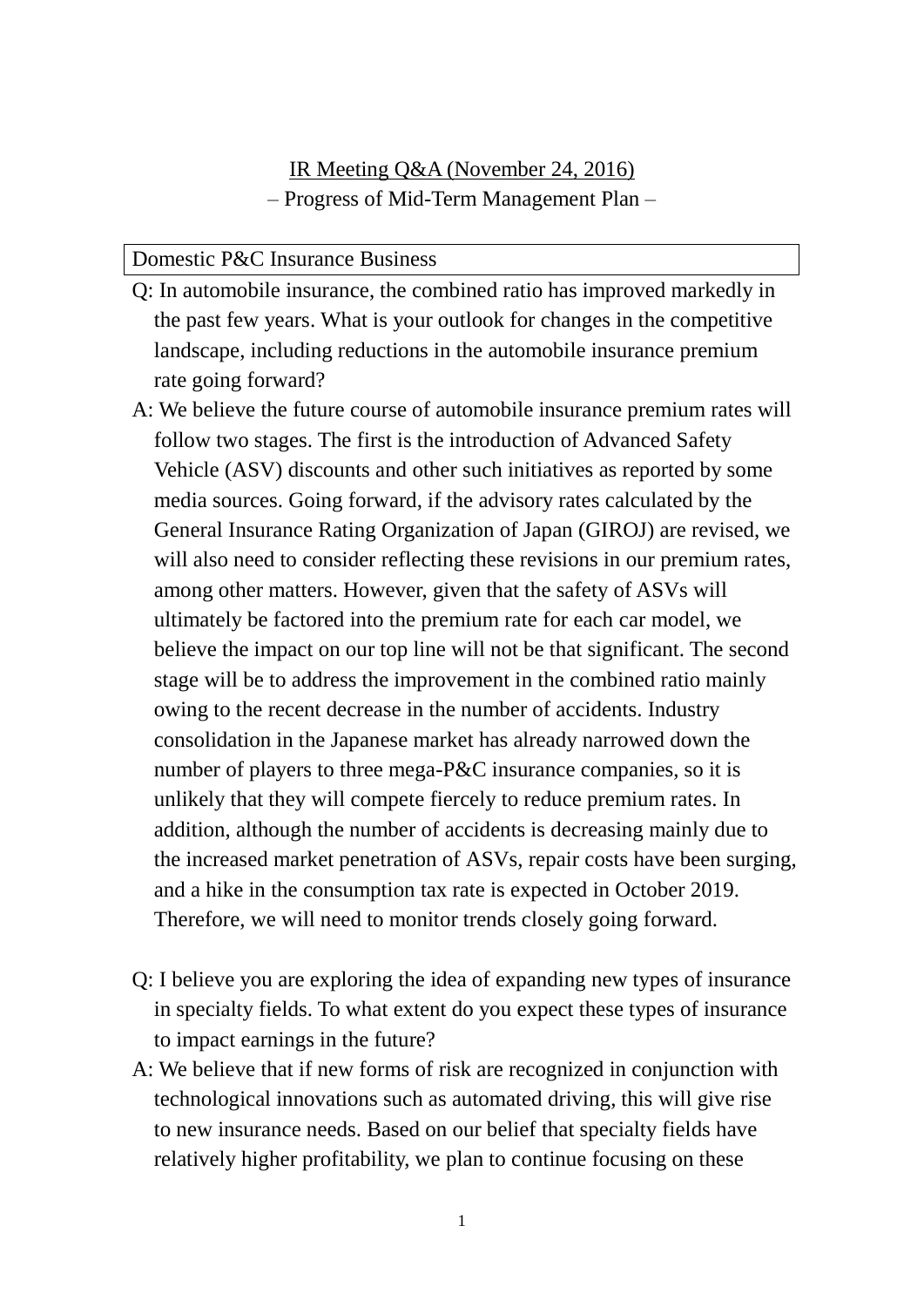fields. However, we don't expect these fields to grow larger than, for example, automobile insurance. Automated driving has been discussed at the World Economic Forum Annual Meeting in Davos and other forums. We believe it is still too early to discuss the extent to which specialty fields will grow as earnings sources. However, we will continue to push ahead with research.

- Q: Overseas, there have been some instances of moral hazard vis-à-vis wearable devices. For example, when insurance companies distributed wearable devices to customers, accurate data was not sent back because the customers allowed other people to use the devices. How will you address these sorts of issues?
- A: We are seeing examples of some companies using social media to prevent moral hazard. We would also like to pursue research into these types of approaches.

Domestic Life Insurance Business

- Q: The weight of protection-type products at Himawari Life has been increasing. However, medical insurance has longevity risk. To mitigate this risk, Himawari Life could take the approach of diversifying risk by underwriting mortality risk. Will you, for example, consider measures such as proactively selling life insurance focused on mortality risk?
- A: We need to sell a well-balanced mix of insurance products without excessively concentrating on any specific type of risk. We will consider taking steps such as expanding sales of products offering death protection compensation, without relying too much on medical insurance.

## Overseas Insurance Business

- Q: Could you please provide any updates on the agreement regarding the commencement of procedures on the acquisition of Endurance Specialty Holdings Ltd. ("Endurance") since the announcement date?
- A: Even before the agreement regarding the commencement of procedures on the acquisition, we had discussed our goal of building a truly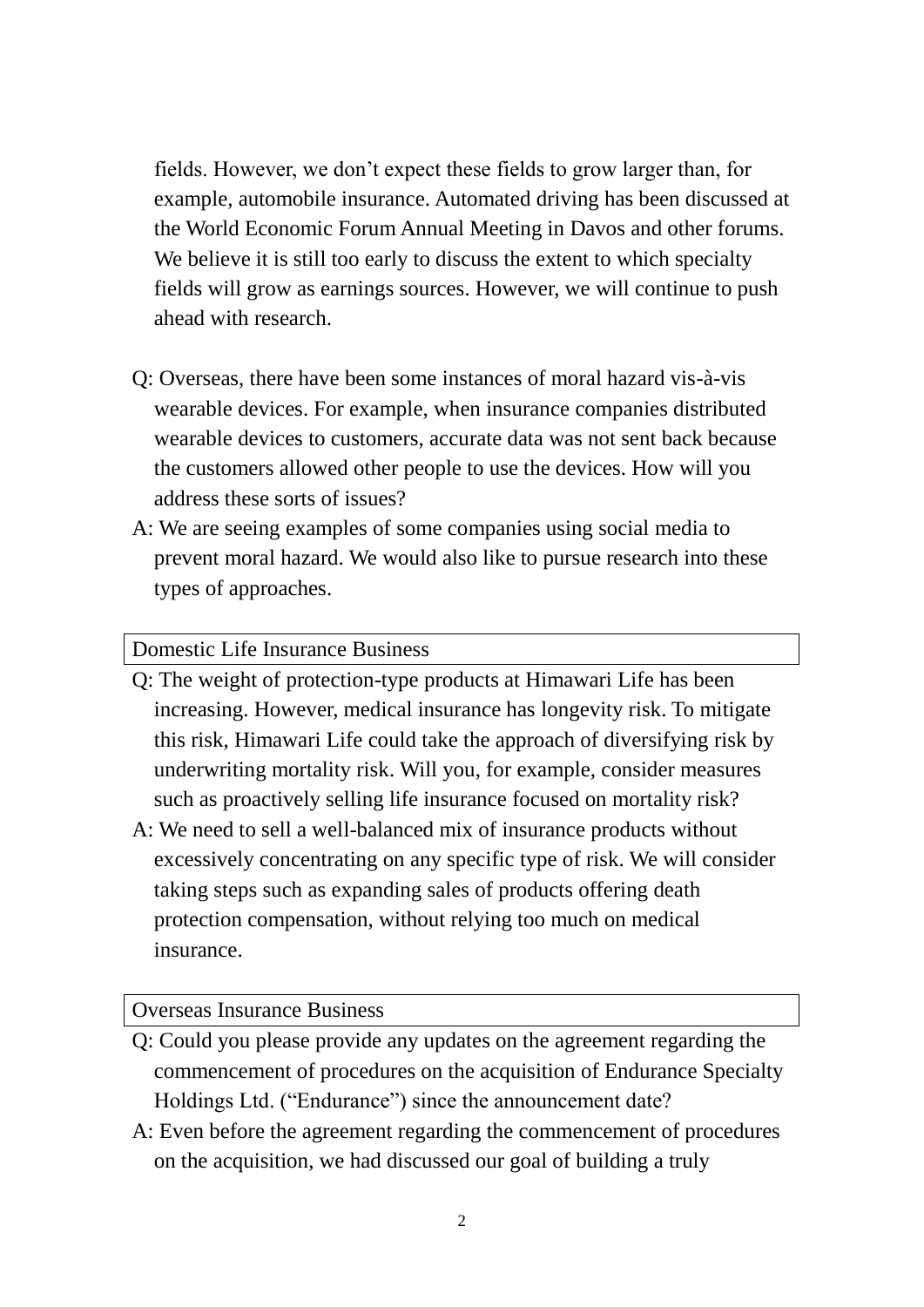integrated global insurance business platform with Mr. John Charman, the CEO of Endurance. We have confirmed that there is no change in this direction. Both sides recognize the importance of prompt decision-making and timely information sharing among management in each country or region. For business in developed countries, we seek to establish a management style where decisions can be made by a small number of people.

When considering integration with overseas subsidiaries in the U.S., U.K., and Switzerland, and Sompo Canopius and others, one approach will be to make use of Endurance's resources in fields such as personnel systems, human resources development, IT systems and ERM. We expect the reinsurance market to continue softening going forward, and it will thus be crucial to secure profitability by developing insurance underwriters. In regard to global human resources development, Endurance has advantages over us in some respects. Meanwhile, by joining the Sompo Holdings Group, Endurance will be able to capture synergies in terms of capital charges. Moreover, looking at other benefits, Endurance's products could be supplied via our licensing network. We have not quantified the synergies at this time. However, we will examine these matters through the post-merger integration (PMI) process.

- Q: In 2015, Endurance acquired U.K.-based Montpelier Re Holdings Ltd., which holds securities in its trading account. Fluctuations in the fair value of these investment assets will have an impact on earnings on an accounting basis. How do you plan to address the calculation of adjusted consolidated profit, which represents funds for shareholder returns?
- A: Adjusted profit in the overseas insurance business is defined, in principle, as the accounting-based profits of Group companies without adjustment. Therefore, according to the current definition, fluctuations in the fair value of securities in the trading account could have an impact on adjusted consolidated profit. Meanwhile, we will examine optimal ways to address Endurance's accounting policies through the PMI process.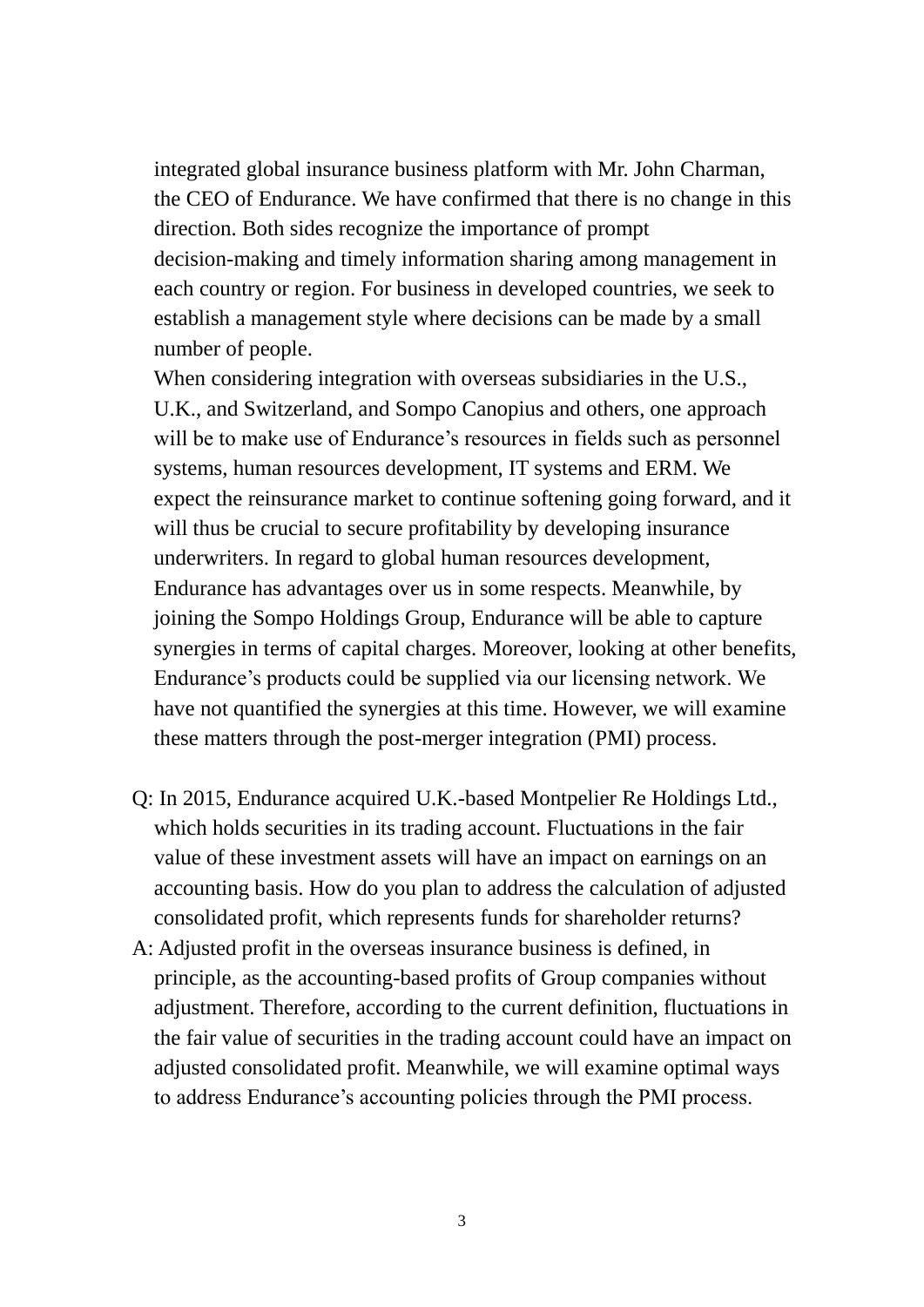- Q: In fund procurement related to the Endurance acquisition, is there any possibility that the existing asset management portfolio balance could be upset due to the need to generate cash?
- A: We are currently in the stage of formulating a procurement plan for the acquisition funds. In any case, we do not anticipate anything that would drastically alter the existing asset portfolio balance, or have an impact on investment profits. Considering the recent low interest rate environment, we will retain the option of procuring funds from external sources, as we shift to the execution of an optimal fund procurement plan.

## Shareholder Returns

- Q: What level of shareholder returns should we expect in the future?
- A: Considering the impacts of the closing of procedures on the acquisition of Endurance, snow damage in the current fiscal year, and other factors, we will thoroughly discuss how we will choose the balance between dividends and share buybacks in the Board of Directors meetings. Management seeks to achieve attractive shareholder returns that do not fall below the amount of total shareholder returns for the previous fiscal year.

Under the Mid-Term Management Plan running through FY2020, we are targeting a total payout ratio of 50% as a medium-term target. Efforts will continue to be made to reach this target. We have indicated that the total payout ratio for a single year may fall below 50% in periods when ESR declines due to M&A activity and other situations. However, looking at the facts surrounding our shareholder returns based on FY2016 results, if we attain the projected amount of adjusted consolidated profit, and maintain the same amount of total shareholder returns as in the previous fiscal year, our total payout ratio would be around 44%. We will decide whether to raise the total payout ratio to 50% with an eye on our final business results. There is no change in our goal of continuing to deliver shareholder returns that meet the expectations of investors.